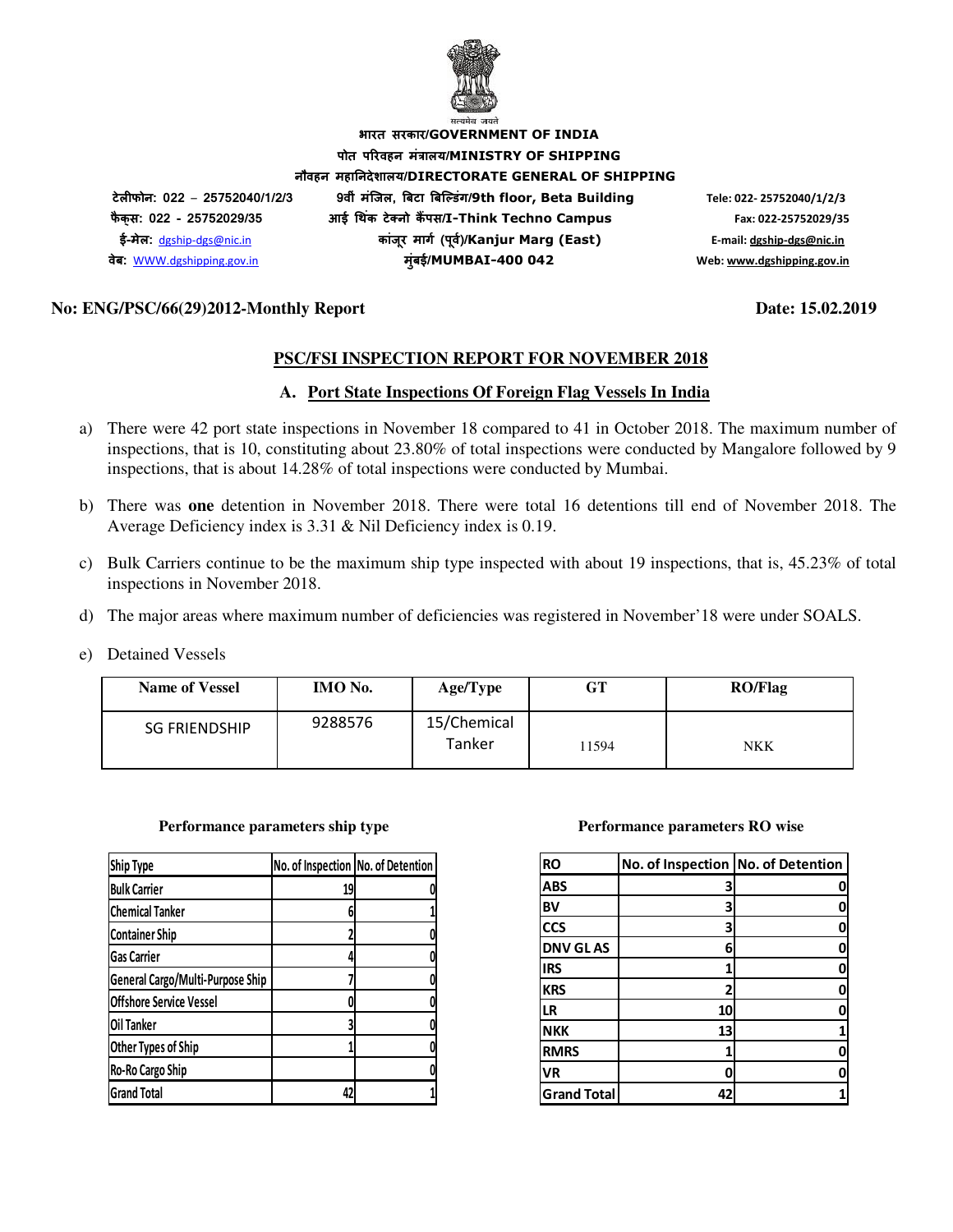**Table 3: Deficiencies Break-up** 

| <b>Type of Deficiencies</b>                             | No. of deficiencies     |
|---------------------------------------------------------|-------------------------|
| 01199: Other (certificates)                             | 3                       |
| 01202 : Certificate for rating for watchkeeping         | 17                      |
| 01308 : Records of rest                                 | 8                       |
| 01310: Signs, indications                               | 7                       |
| 01315 : Oil record book                                 | $\overline{\mathbf{2}}$ |
| 02117 : Decks - corrosion                               | $\overline{\mathbf{z}}$ |
| 03107 : Doors                                           | 5                       |
| 03108 : Ventilators, air pipes, casings                 | 4                       |
| 03109 : Machinery space openings                        | 14                      |
| 03199 : Other (load lines)                              |                         |
| 04103 : Emergency, lighting, batteries and switches     | 10                      |
| 05114 : Reserve source of energy                        | 8                       |
| 07105 : Fire doors/openings in fire-resisting divisions | $\overline{2}$          |
| 07106 : Fire detection and alarm system                 | $\overline{2}$          |
| 07110 : Fire fighting equipment and appliances          | 6                       |
| 07124 : Maintenance of Fire protection systems          | 1                       |
| 09106 : Sanitary Facilities                             | 4                       |
| 09127: Cleanliness                                      | $\mathbf{2}$            |
| 09203 : Lighting (Working spaces)                       | 3                       |
| 09209 : Electrical                                      | 5                       |
| 09213 : Gas instruments                                 | 3                       |
| 09298 : Other (accident prevention)                     | 5                       |
| 10109 : Lights, shapes, sound-signals                   | 4                       |
| 10127 : Voyage or passage plan                          | $\overline{\mathbf{2}}$ |
| 13199: Other (machinery)                                | 8                       |
| 14199: Other (MARPOL Annex I)                           | $\mathbf{1}$            |
| 14611 : Ozone-depleting substances                      |                         |
| <b>Grand Total</b>                                      | 139                     |

# **B. Flag State Inspections Of Indian Flag Vessels**

- a) There were 37 Flag state inspections in November 18 compared to 34 in October 18. The maximum numbers of inspections, that is, 10 constituting about 27.03% of total inspections were conducted by Mumbai.
- b) The monthly performance trends of ships inspected between January-October 2018 indicates that after nil detentions in first three months of 2018, the detentions were on a rise with about 8 detentions in last 7 months. I**n November there was one detention** taking the total to **9 detentions** till end of November 2018. The Average Deficiency index is 4.73 & Nil Deficiency index is 0.08.
- c) **Recognized Organizations**: IRS with 28 inspections has the highest number of ships inspected in November 2018.
- d) **Owners/Managers**: Seven Islands Shipping Ltd. with 3 inspections each has the highest number of ships inspected in October 2018.
- e) Detained Vessels

 $\overline{\phantom{a}}$ 

| <b>Name of Vessel</b> | IMO No. | Age/Type   | $\sim$ T<br>Ծ⊥ | <b>RO/Flag</b> |
|-----------------------|---------|------------|----------------|----------------|
| Ananya                | 9193018 | 18/Tugboat | 292            | IRS            |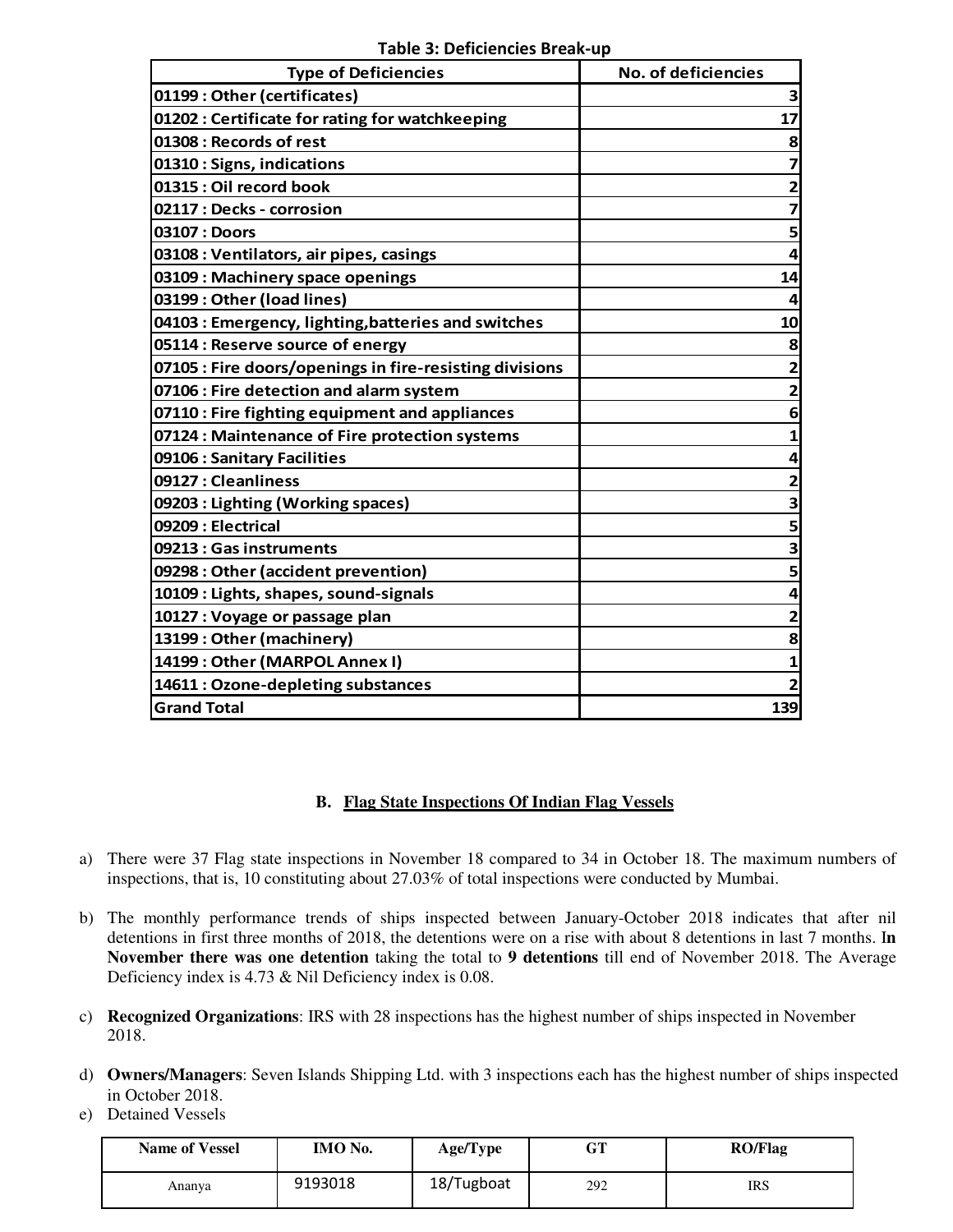# **Table 1: Performance parameters ship type**

| <b>Type of Ships</b>             |    | No. of Inspection No. of Detention |
|----------------------------------|----|------------------------------------|
| <b>Bulk Carrier</b>              |    |                                    |
| <b>Gas carrier</b>               |    |                                    |
| General cargo/multi-purpose ship |    |                                    |
| <b>Offshore service vessel</b>   |    |                                    |
| <b>Oil tanker</b>                |    |                                    |
| Other types of ship              |    |                                    |
| Passenger ship                   |    |                                    |
| <b>Tugboat</b>                   | 16 |                                    |
| Grand Total                      | 37 |                                    |

**Table 2: Performance parameters RO wise** 

| <b>RO</b>          | No. of Inspections No. of Detentions |  |
|--------------------|--------------------------------------|--|
| <b>IRS</b>         | 28                                   |  |
| IRS/ABS            |                                      |  |
| <b>IRS/DNV</b>     |                                      |  |
| IRS/KRS            |                                      |  |
| IRS/LR             |                                      |  |
| <b>IRS/NKK</b>     |                                      |  |
| <b>Grand Total</b> |                                      |  |

| Performance Parameters based upon ship type and age |                  |                  |                  |                  |                  |                  |                  |                  |
|-----------------------------------------------------|------------------|------------------|------------------|------------------|------------------|------------------|------------------|------------------|
|                                                     |                  | $0-5$ yrs        | $6-15$ yrs       |                  | 16-25 yrs        |                  | $>$ 25 yrs       |                  |
| <b>Ship Type</b>                                    | No. of<br>insps. | No. of<br>detns. | No. of<br>insps. | No. of<br>detns. | No. of<br>insps. | No. of<br>detns. | No. of<br>insps. | No. of<br>detns. |
| <b>All Vessels</b>                                  | $\mathbf{1}$     | 0                | 13               | 0                | 18               | $\mathbf{1}$     | 5                | 0                |
| <b>Bulk Carrier</b>                                 | 0                | 0                | $\overline{2}$   | 0                | $\mathbf{2}$     | 0                | 0                | $\mathbf 0$      |
| OCV/General<br>Cargo/Multi-<br>Purpose              | 0                | 0                | $\mathbf{0}$     | 0                | $\mathbf{1}$     | $\mathbf 0$      | $\mathbf 0$      | $\mathbf 0$      |
| Off shore service vessels                           | $\mathbf{0}$     | $\mathbf{0}$     | $\overline{2}$   | $\mathbf{0}$     | $\mathbf{0}$     | $\mathbf{0}$     | $\mathbf{0}$     | $\mathbf 0$      |
| <b>Oil Tankers</b>                                  | 0                | $\mathbf{0}$     | $\overline{2}$   | 0                | 3                | $\mathbf{0}$     | $\mathbf{0}$     | $\mathbf{0}$     |
| <b>Container Vessels</b>                            | 0                | 0                | $\mathbf 0$      | 0                | $\mathbf{0}$     | 0                | $\mathbf{0}$     | 0                |
| <b>Passenger Vessels</b>                            | 0                | 0                | $\mathbf{1}$     | $\mathbf 0$      | 0                | $\mathbf{0}$     | $\mathbf{1}$     | $\mathbf 0$      |
| <b>Gas Carrier</b>                                  | 0                | $\mathbf 0$      | 0                | 0                | 3                | $\mathbf{0}$     | $\mathbf{1}$     | $\mathbf{0}$     |
| <b>Tug Boats</b>                                    | 0                | 0                | 8                | 0                | 6                | $\mathbf{1}$     | $\mathbf{2}$     | 0                |
| <b>Other Type of Ships</b>                          | 1                | 0                | 1                | 0                | 3                | 0                | $\mathbf{1}$     | 0                |
| <b>MODU or FPSO</b>                                 | 0                | 0                | 0                | 0                | 0                | 0                | 0                | 0                |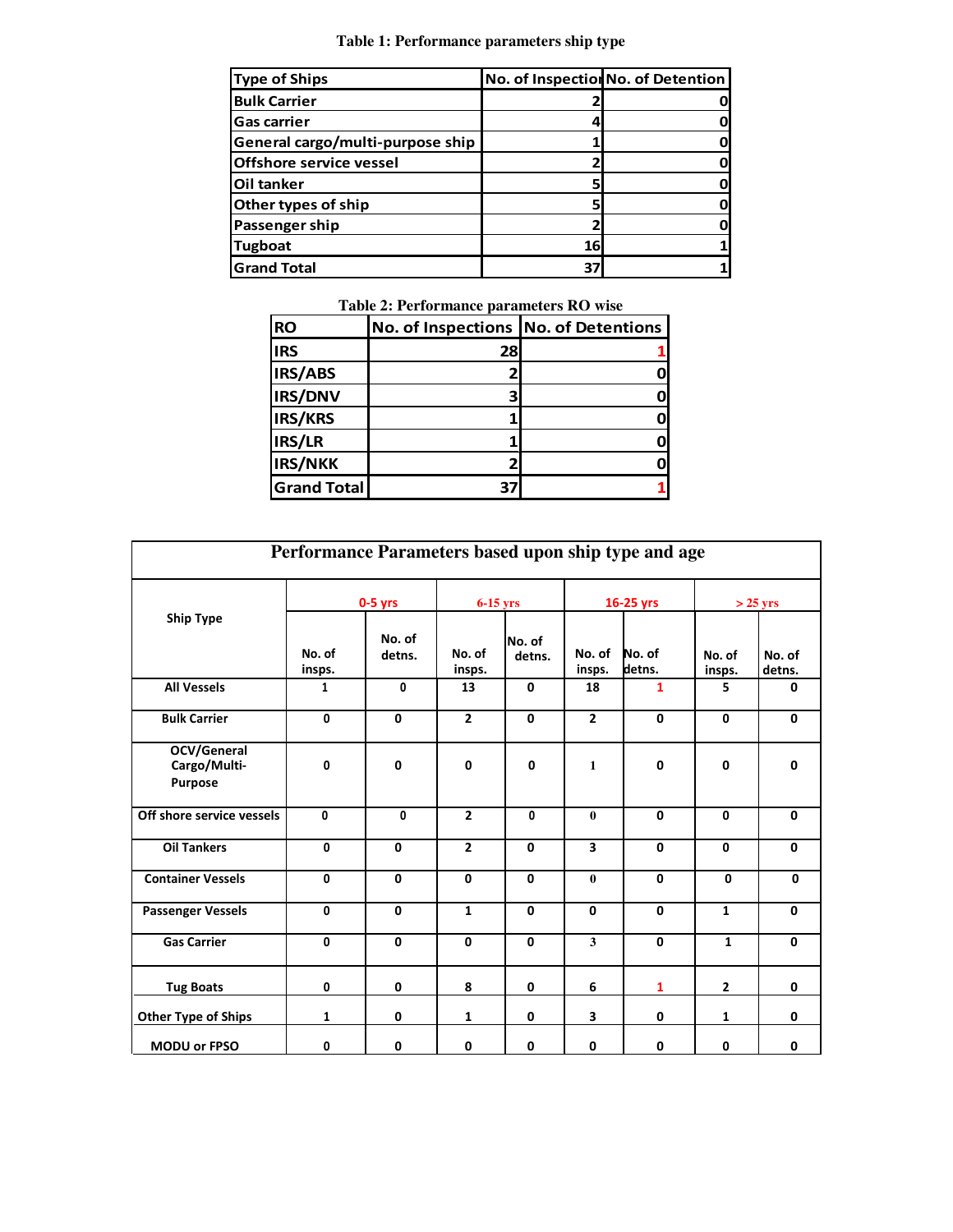# **Performance of vessels: Based on ship type and size**

| Vessels<500GT                   | No. of insps. | No. of<br>detns. |
|---------------------------------|---------------|------------------|
| All Vessels inspected $<$ 500GT | 17            |                  |
| General Cargo                   |               |                  |
| Other Type Vessel               |               |                  |
| Passenger Ships                 |               |                  |
| Tug Boats                       | 15            |                  |

| Vessels >= $500GT$ &< $3000gt$             | No. of insps.  | No. of<br>detns. |
|--------------------------------------------|----------------|------------------|
| All Vessels inspected >=500GT<br>&< 3000GT |                |                  |
| <b>Bulk Carrier</b>                        | 0              | 0                |
| <b>Gas Carrier</b>                         | 0              |                  |
| General Cargo                              |                | $\Omega$         |
| <b>OSV</b>                                 | $\overline{2}$ |                  |
| Oil Tanker                                 | 0              | 0                |
| Other Type of Ships                        | 3              | 0                |
| Tug Boat                                   |                |                  |

| $Vessels >= 3000gt$                     | No. of insps. | No. of<br>detns. |
|-----------------------------------------|---------------|------------------|
| All Vessels inspected $\ge$ =<br>3000GT | 13            | $\theta$         |
| <b>Bulk Carrier</b>                     | 2             | $\Omega$         |
| General Cargo                           |               | $\theta$         |
| Gas Carrier                             | 4             | $\Omega$         |
| <b>OSV</b>                              |               | $\Omega$         |
| Oil Tanker                              | 5             | $\theta$         |
| Other Type of Ships                     | 1             | 0                |
| Passenger Ship                          |               |                  |

# **Performance of Indian Shipping Companies**

| <b>Shipping Companies</b>                | No. of Inspection No. of Detention |   |
|------------------------------------------|------------------------------------|---|
| Ambuja Cements Limited                   |                                    |   |
| <b>CAN OFFSHORE</b>                      |                                    |   |
| <b>DREDGING CORPORATION OF INDIA LTD</b> |                                    | O |
| <b>ESSAR SHIPPING LIMITED</b>            |                                    | O |
| <b>GLOBAL OFFSHORE SERVICES LTD.</b>     | 1                                  | Ο |
| <b>GREAT EASTERN SHIPPING CO. LTD.</b>   | 1                                  | Ο |
| <b>HIND OFFSHORE PVT. LTD</b>            |                                    |   |
| <b>HOGER OFFSHORE AND MARINE PVT LTD</b> |                                    |   |
| JSW Steel(Salav) Ltd.,                   |                                    | Ο |
| M/s Apeejay Shipping Limited kolkata     | 1                                  | O |
| <b>MUNDRA PORT AND SEZ LIMITED</b>       |                                    | O |
| <b>MUNDRA PORT AND SEZ LTD</b>           |                                    | ο |
| OCEAN SPARKLE LIMITED                    | 1                                  | Ο |
| <b>OCEAN SPARKLE LTD</b>                 | 1                                  | Ο |
| <b>OCEAN SPARKLE LTD.</b>                |                                    |   |
| <b>PLUTO SHIPPING LTD</b>                |                                    | Ο |
| <b>Reliance Industries Limited</b>       |                                    |   |
| Reliance Industries Ltd.                 | 3                                  | O |
| SEAPORT SHIPPING PVT. LTD., CHENNAI      | 1                                  | O |
| <b>SEAWAYS OFFSHORE</b>                  | 1                                  | Ο |
| <b>SEVEN ISLANDS SHIPPING LTD</b>        | 4                                  |   |
| <b>SS OFFSHORE</b>                       |                                    | o |
| <b>SS Offshore Pvt Ltd</b>               |                                    | ο |
| SYNERGY OCEANIC SERVICES INDIA PVT. LTD. |                                    |   |
| <b>Tag Offshore Limited</b>              | 1                                  | o |
| THE GREAT EASTERN SHIPPING CO. LTD.      |                                    | Ο |
| THE GREAT EASTERN SHIPPING CO.LTD.       | 1                                  | Ο |
| the great easternshipping co.ltd         |                                    |   |
| The shipping corporation of India        |                                    |   |
| The Shipping Corporation of India Ltd.   |                                    |   |
| <b>Triton Maritime Pyt. Ltd</b>          |                                    | Ο |
| <b>Grand Total</b>                       | 37                                 |   |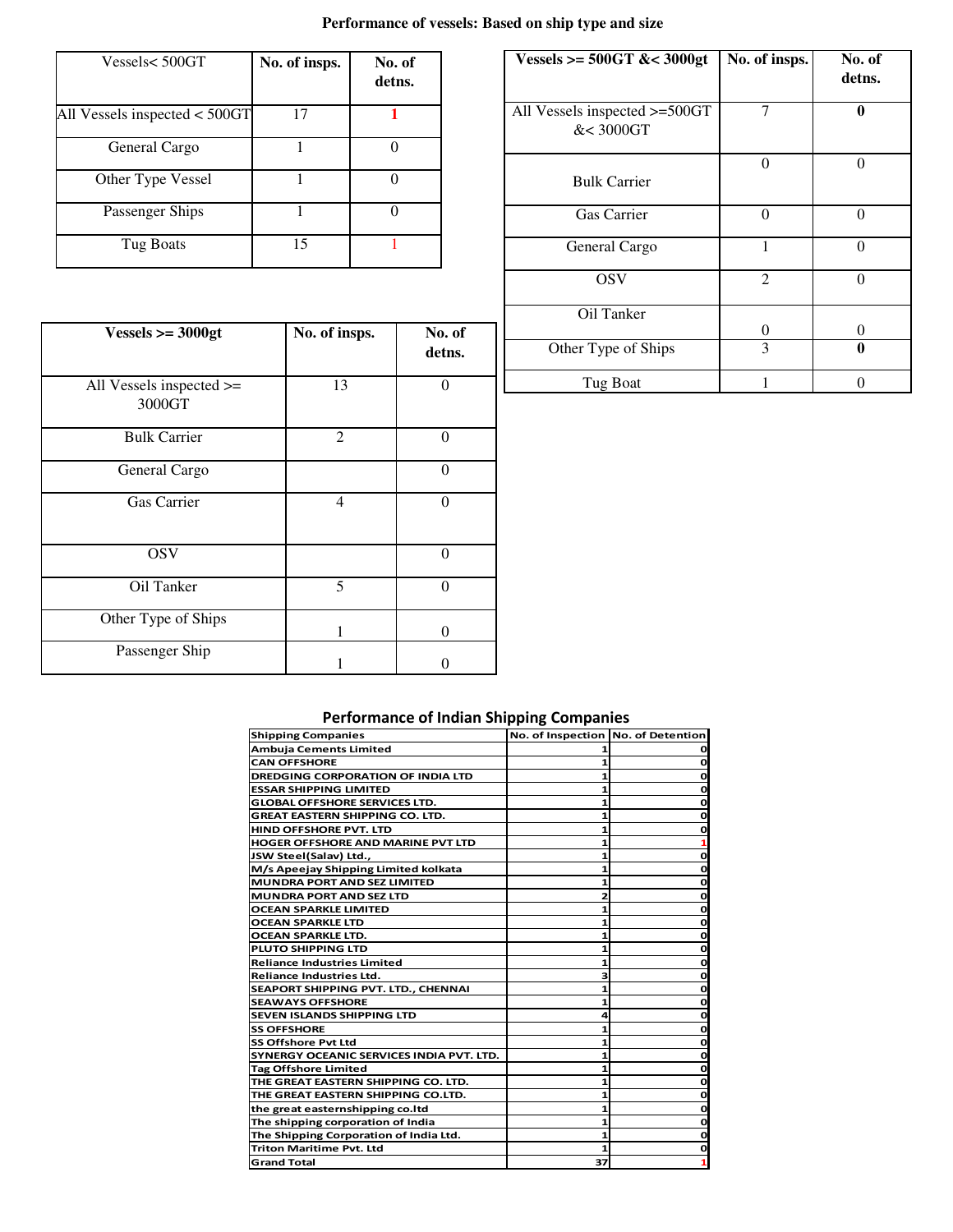#### **Detail of Deficiencies**

| <b>Type of Deficiencies</b>                               | <b>No. of deficiencies</b> |
|-----------------------------------------------------------|----------------------------|
| 01101 : Cargo Ship Safety Equipment (including exemption) | 7                          |
| 01113: Minimum Safe Manning Document                      | 10                         |
| 01123 : Continuous synopsis record                        |                            |
| 01217: Ship Security Officer Certificate                  | 8                          |
| 01305 : Log-books/compulsory entries                      | 20                         |
| 01308 : Records of rest                                   | 6                          |
| 01309 : Fire control plan - all                           |                            |
| 01310: Signs, indications                                 | 6                          |
| 01311 : Survey report file                                |                            |
| 01315 : Oil record book                                   | 20                         |
| 02112 : Hull - corrosion                                  | 10                         |
| 03102 : Freeboard marks                                   |                            |
| 03107 : Doors                                             | 18                         |
| 03108 : Ventilators, air pipes, casings                   |                            |
| 03112: Scuppers, inlets and discharges                    |                            |
| 04103 : Emergency, lighting, batteries and switches       |                            |
| 05115 : Radio log (diary)                                 | 6                          |
| 05118: Operation of GMDSS equipment                       |                            |
| 06106: Cargo transfer - Tankers                           | 5                          |
| 07115: Fire-dampers                                       | 8                          |
| 08111 : Other (alarms)                                    | 10                         |
| 09209 : Electrical                                        |                            |
| 14502 : Placards                                          |                            |
| <b>Grand Total</b>                                        | 175                        |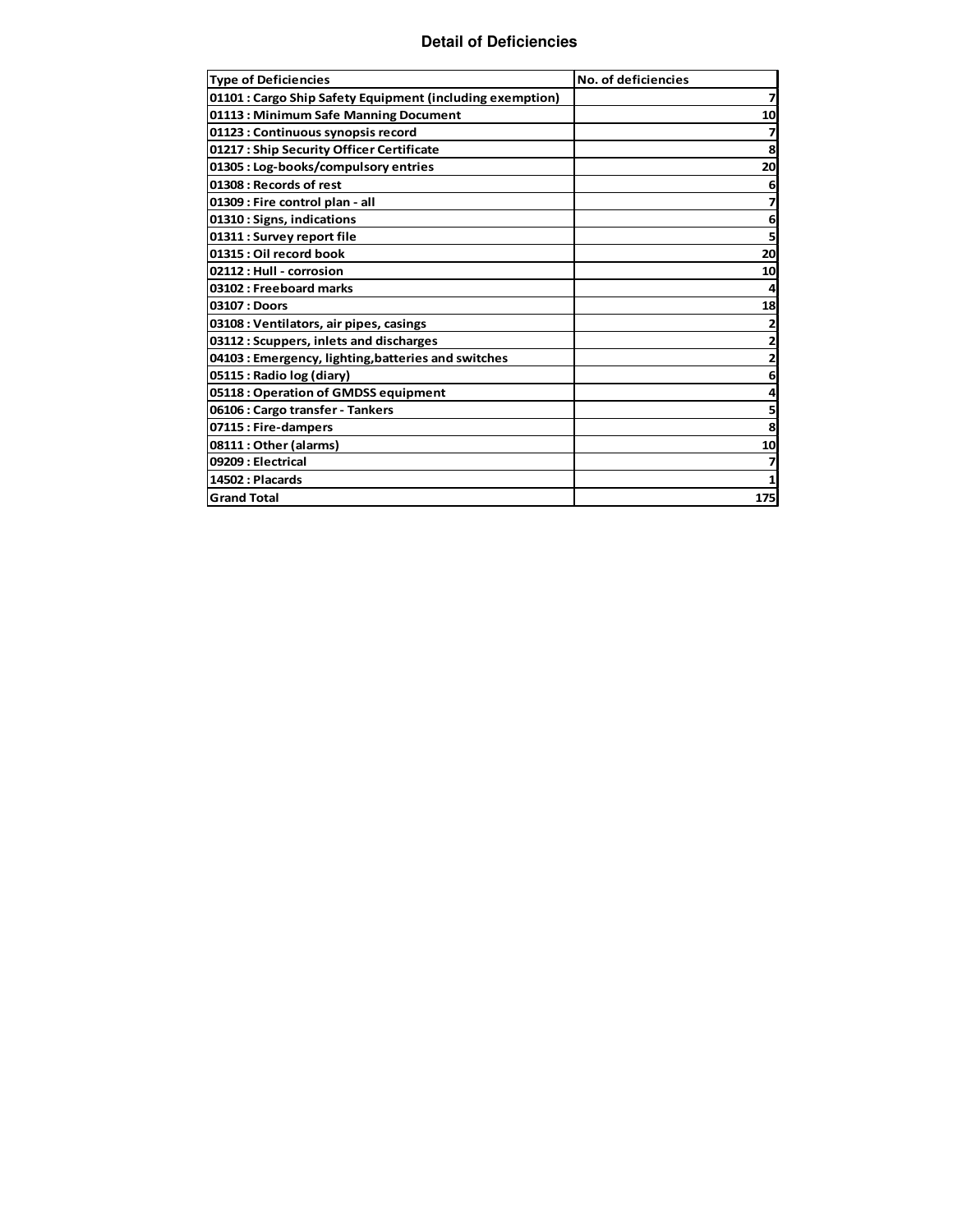# **C. Port State Inspection of Indian Flag Vessels Abroad**

- a) There was a total of 14 Indian Flag vessels inspected in November 2018 in 5 regional MOU/ PSC regimes..
- b) There was **Nil** detention in November 2018 taking overall detentions in calendar year 2018 till end of November 2018 to 7 detentions. The Average Deficiency index is 1.57 & Nil Deficiency index is 0.57.
- c) Among the entire PSC regime, with 2 or more inspections, the best performance was that in **IOMOU** with 4 inspections

| <b>Regional MOU/PSC</b><br><b>Regime</b> | Number of<br><b>Inspections</b> | Number of<br>detentions |
|------------------------------------------|---------------------------------|-------------------------|
| <b>AMSA</b>                              |                                 | ∩                       |
| <b>IOMOU</b>                             | 4                               | ∩                       |
| Paris                                    | $\mathfrak{D}$                  | 0                       |
| <b>USCG</b>                              | $\overline{c}$                  | 0                       |
| Tokyo                                    | $\mathfrak{D}$                  | $\Omega$                |
| Vina Del Mar                             | 3                               |                         |
| Total                                    | 14                              | $\Omega$                |

# **Performance under various PSC regimes**

#### **Performance based upon ship type and age**

| <b>Type of Vessel</b>               | Number of<br><b>Inspections</b> | Number of<br>detentions |
|-------------------------------------|---------------------------------|-------------------------|
| <b>Bulk Carrier</b>                 |                                 |                         |
| 0-5 Years                           | 1                               |                         |
| 5-15 Years                          | 3                               |                         |
| >15 Years                           |                                 |                         |
| <b>Chemical Tanker</b><br>0-5 Years | 0                               | 0                       |
| 5-15 Years                          | 2                               | 0                       |
| >15 Years                           |                                 | 0                       |

| <b>Type of Vessel</b> | No. of<br><b>Inspections</b> | No. of<br><b>Detentions</b> |
|-----------------------|------------------------------|-----------------------------|
| <b>Other Type</b>     |                              |                             |
| 0-5 Years             | 0                            | 0                           |
| 5-15 Years            | $\bf{0}$                     | 0                           |
| >15 Years             | $\bf{0}$                     | 0                           |
| <b>GAS CARRIER</b>    |                              |                             |
| 0-5 Years             | $\bf{0}$                     | 0                           |
| 5-15 Years            | 0                            | 0                           |
| >15 Years             | 0                            | 0                           |
| <b>Oil Tanker</b>     |                              |                             |
| 0-5 Years             | 0                            | $\bf{0}$                    |
| 5-15 Years            | 3                            | 0                           |
| >15 Years             | 3                            | $\bf{0}$                    |